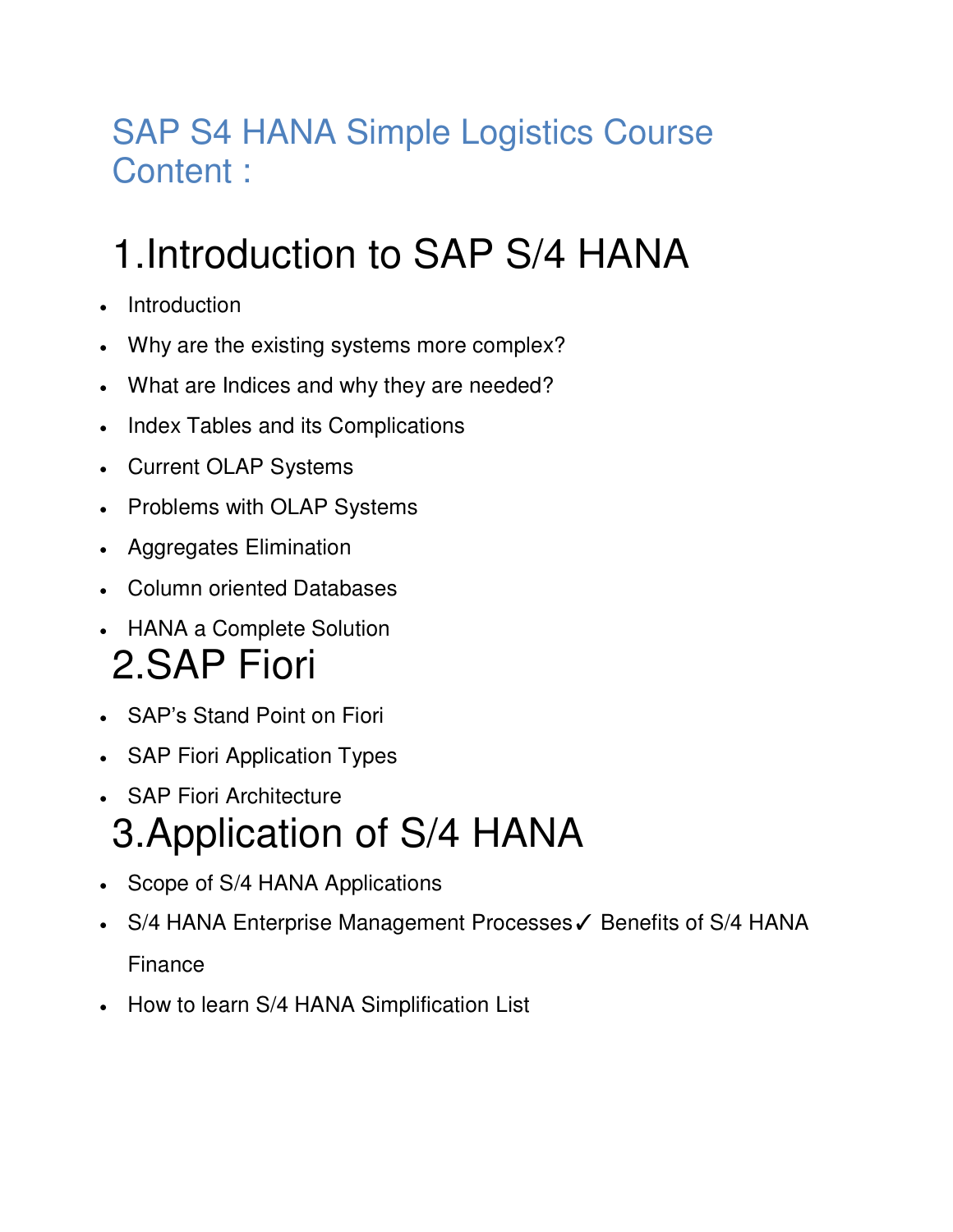## 4.Master Data – Customer Vendor Integration

- What is Business Partner?
- Create Business Partner Vendors & Customers
- Business Partner Data Model
- Configure Business Partner Group
- Configure Business Partner Category
- Configure Status Profile
- **•** Business Partner Synchronization Customer 5.Master Data – Material Master
- Material Master Delta Changes
- Procurement & Inventory Management
- Material Requirement Planning (MRP)
- Available to Promise
- Capacity Planning
- Order Management

## 6.Implementation of S/4 HANA

- Adaptation Scenarios as explained by SAP
- Aim of SAP Active
- SAP Active Methodology
- Adapting Custom ABAP Codes
- SAP Active Guided Configuration 7.Output Determination
- Output Determination in ECC